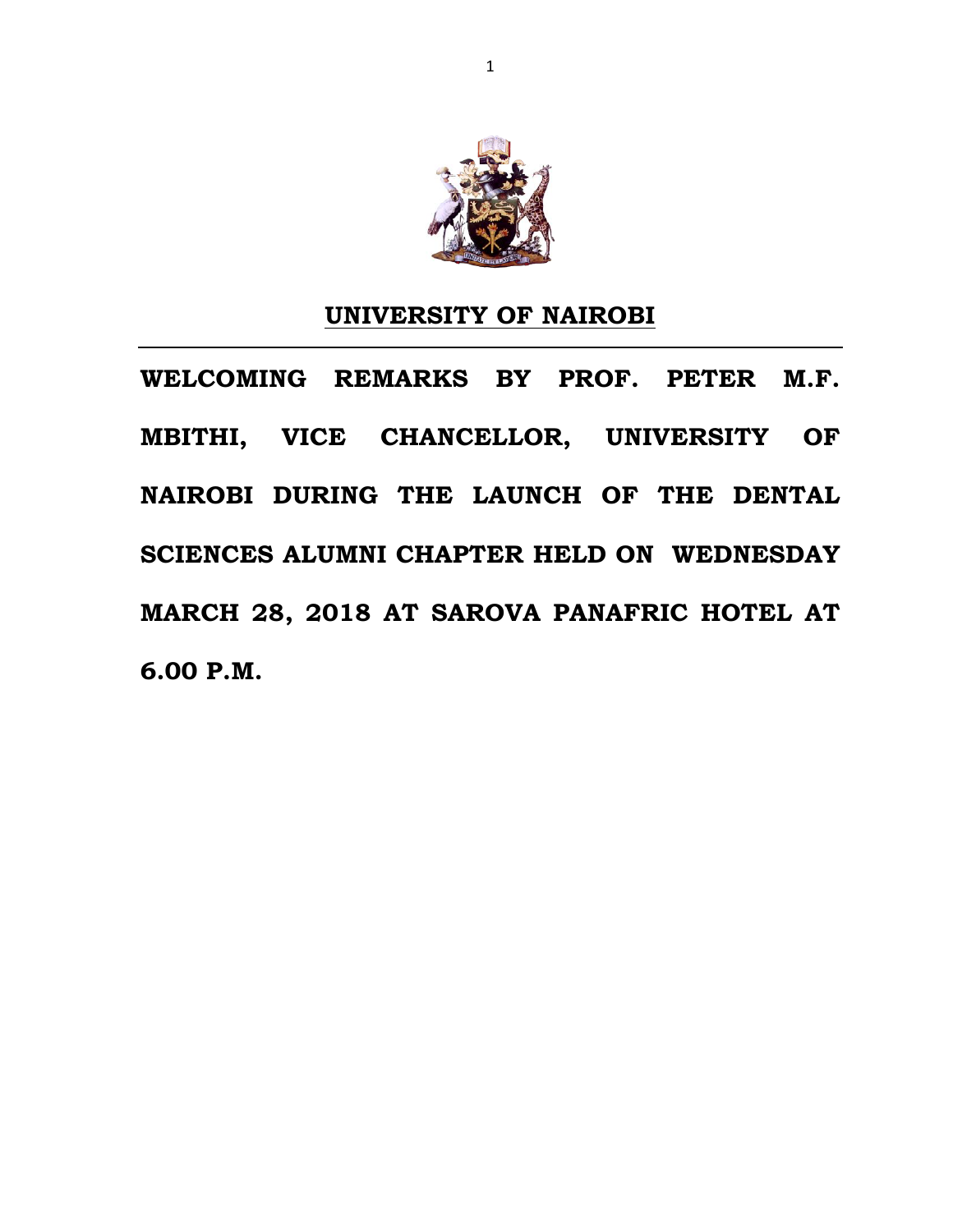**The Chancellor, University of Nairobi, Dr. Vijoo Rattansi,**

**The Chief Guest; Prof. Jacob T. Kaimenyi, Kenya's Representative to the Permanent Mission (UNESCO)**

**Invited Guests,**

**Ladies and Gentlemen,**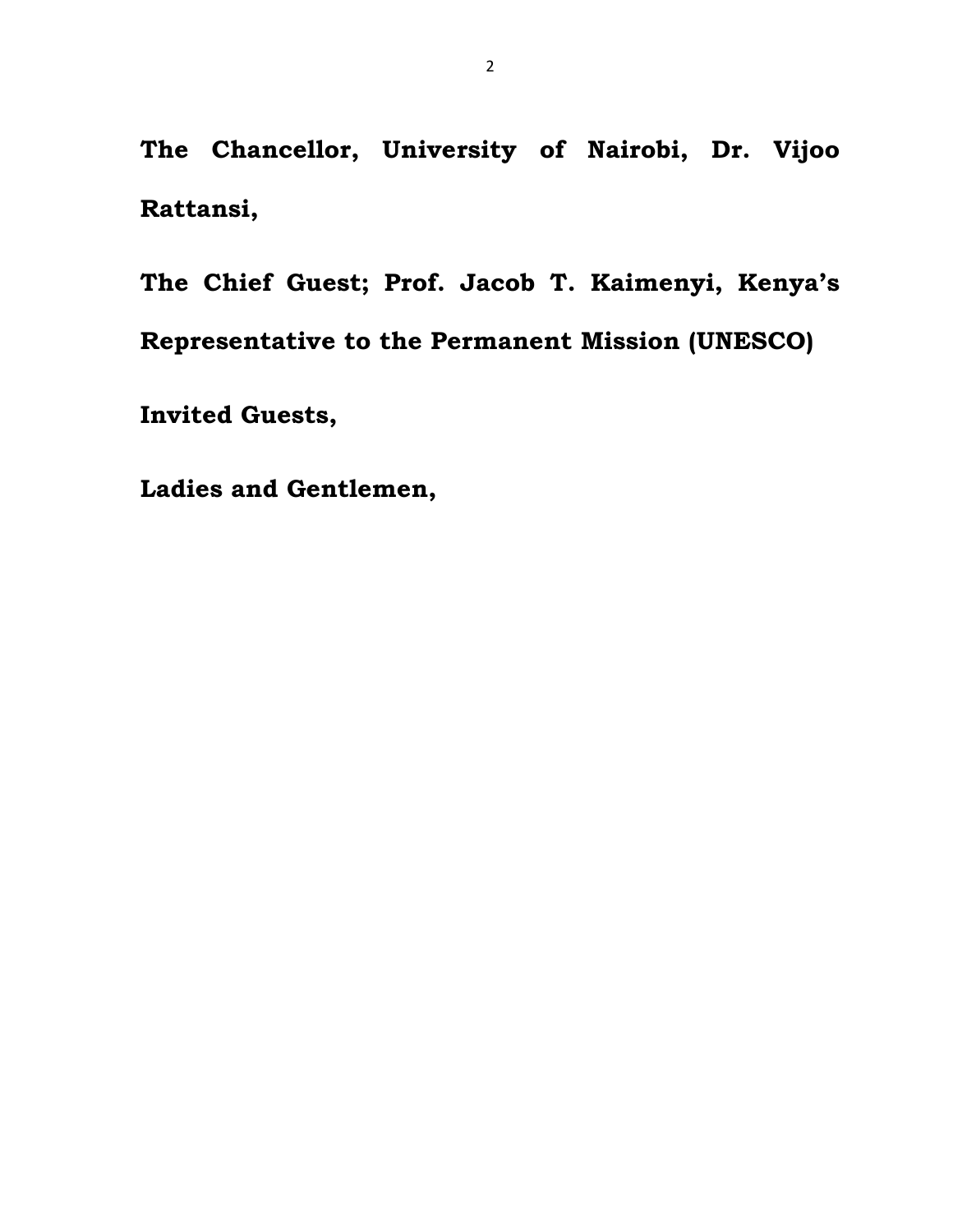**I am delighted tonight to join the University of Nairobi Alumni Association and the School of Dental Sciences for the Launch of Dental Sciences Alumni Chapter. It is during forums like this that alumni get the rare opportunity to re-unite, connect and share ideas with the University community on how to make their alma mater even better.**

**Let me from the onset take this opportunity to congratulate our Chief Guest Prof. Jacob T.**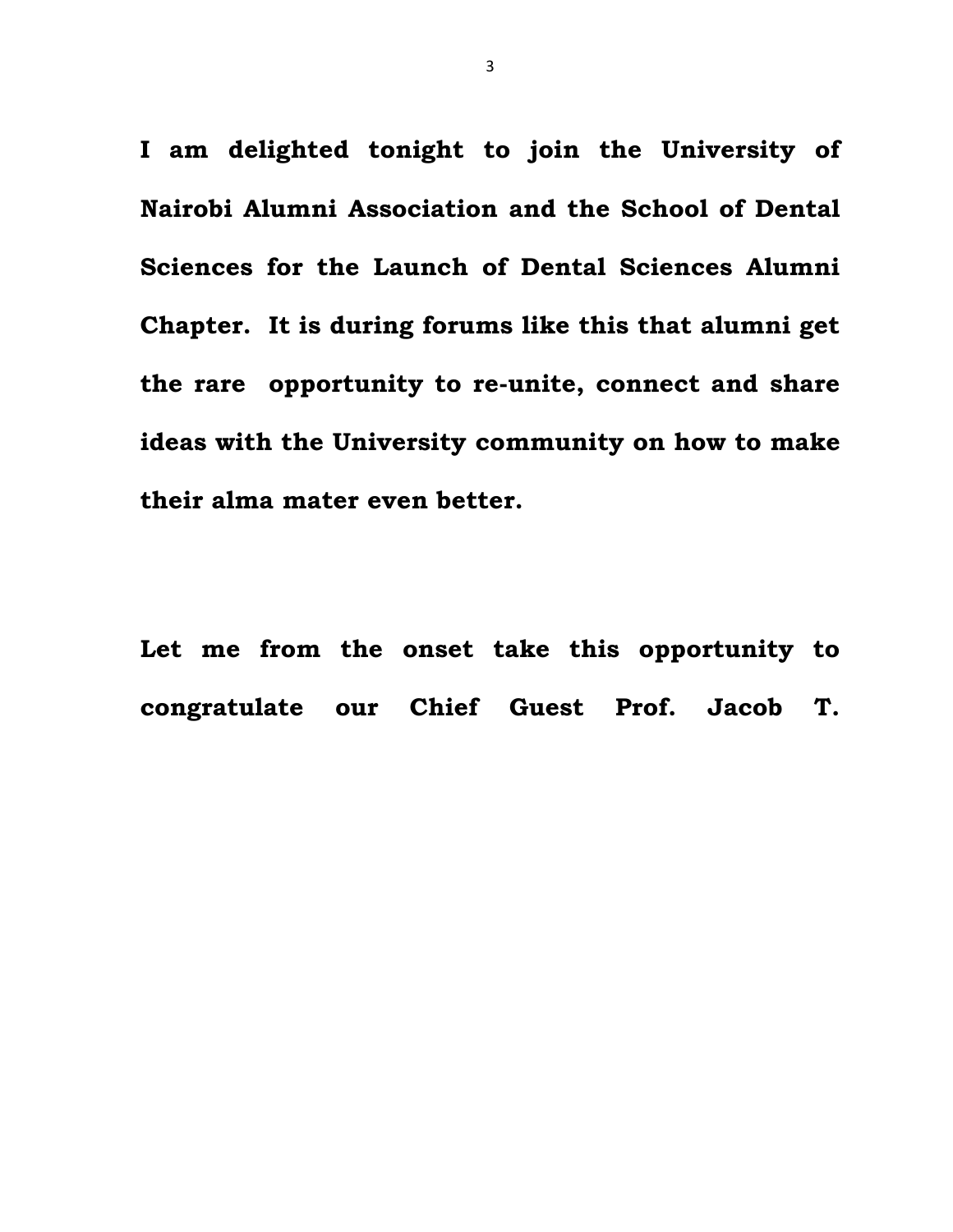**Kaimenyi, Kenya's Ambassador Designate to the Permanent Mission at (UNESCO). Prof. Kaimenyi is no stranger to this University being an esteemed Alumnus and renowned Academic Staff of this University. His last assignment at the University was the Position of Deputy Vice-Chancellor, Academic Affairs, when I was also the then Deputy Vice-Chancellor, Administration and Finance. We were indeed a great team.**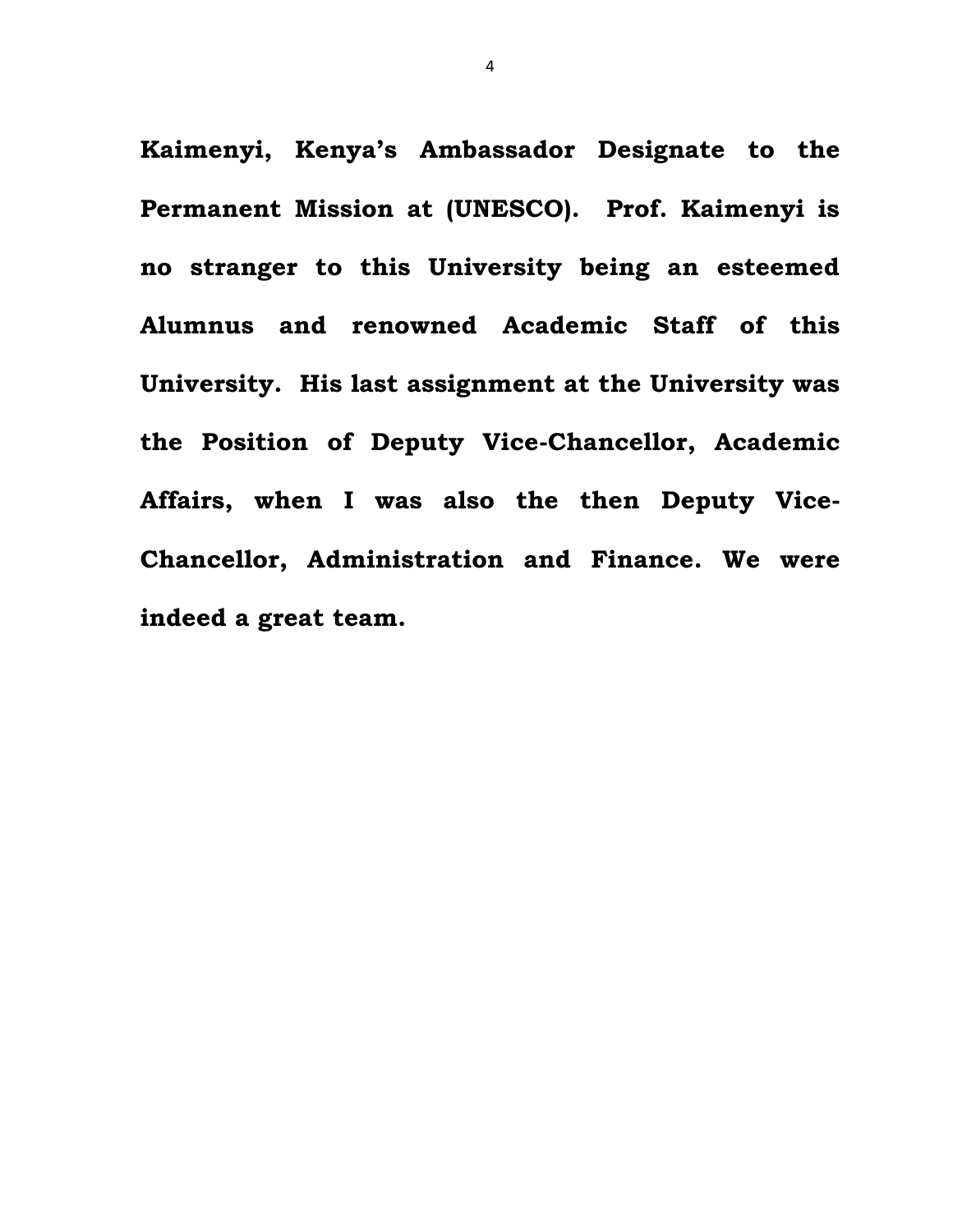**At my inauguration as Vice-Chancellor, I formulated a Reform Agenda revolving around Ten (10) major strategic issues:** 

- **World Class University Status,**
- **Fund raising, Resource Mobilization and Sustainability Strategy,**
- **Infrastructure Development,**
- **Graduate Skills Enhancement Programme,**
- **Students' Experience in Campus,**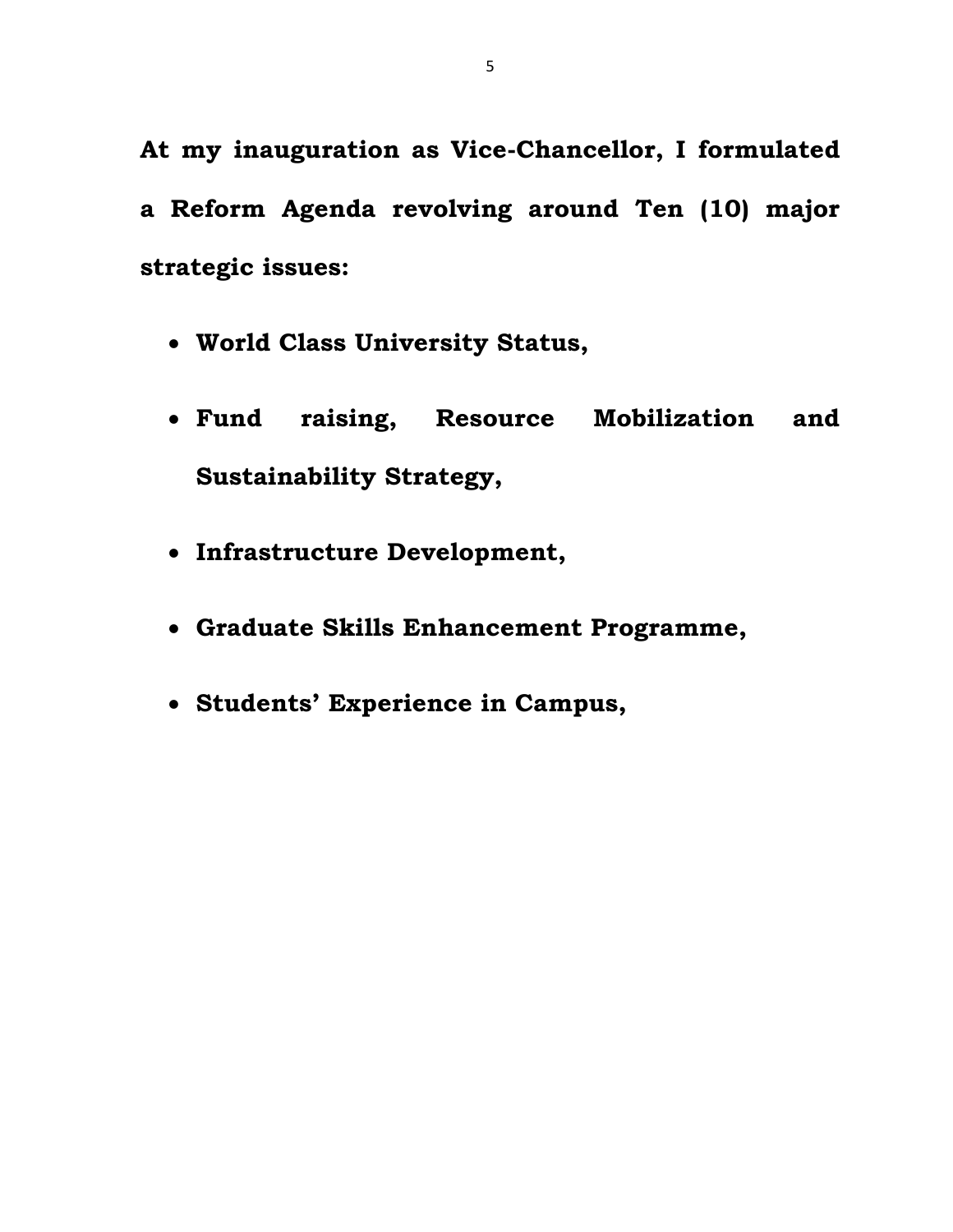- **University Research,**
- **Develop Visionary, Innovative and Creative Leadership,**
- **Strengthening our Alumni,**
- **and Community Service.**

**In order to address all these strategic issues to their logical conclusion, our key stakeholder and strategic partner is the Alumni. They are our pillars of**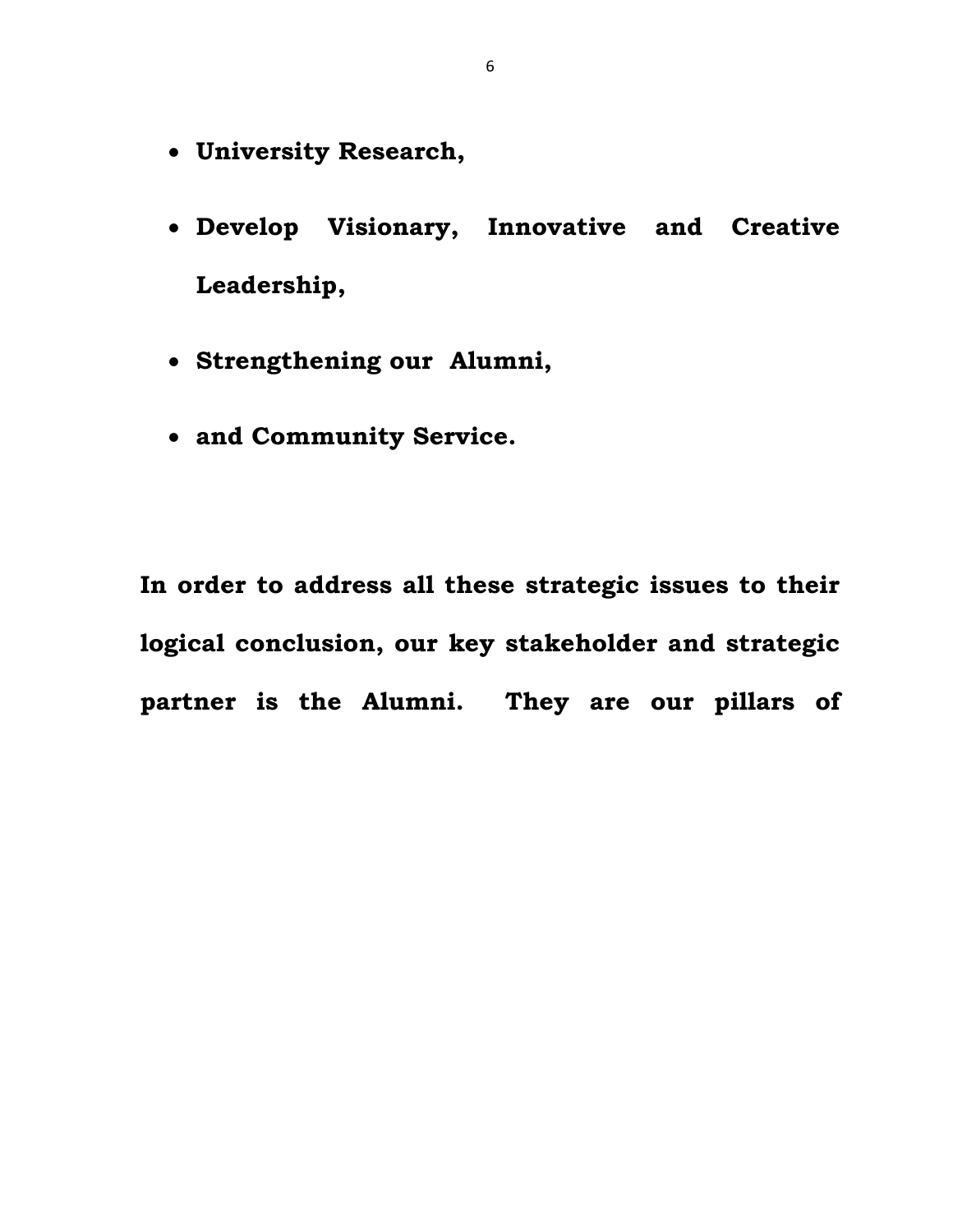**strength and committed resource partners. We thank them for their unwavering support and inspiration. We look to enhance the financial resources through growth of Endowment Fund, Creation of University Foundation, Partnering with Private Sector to finance capital projects and increasing involvement of Alumni in fundraising for the alma mater.**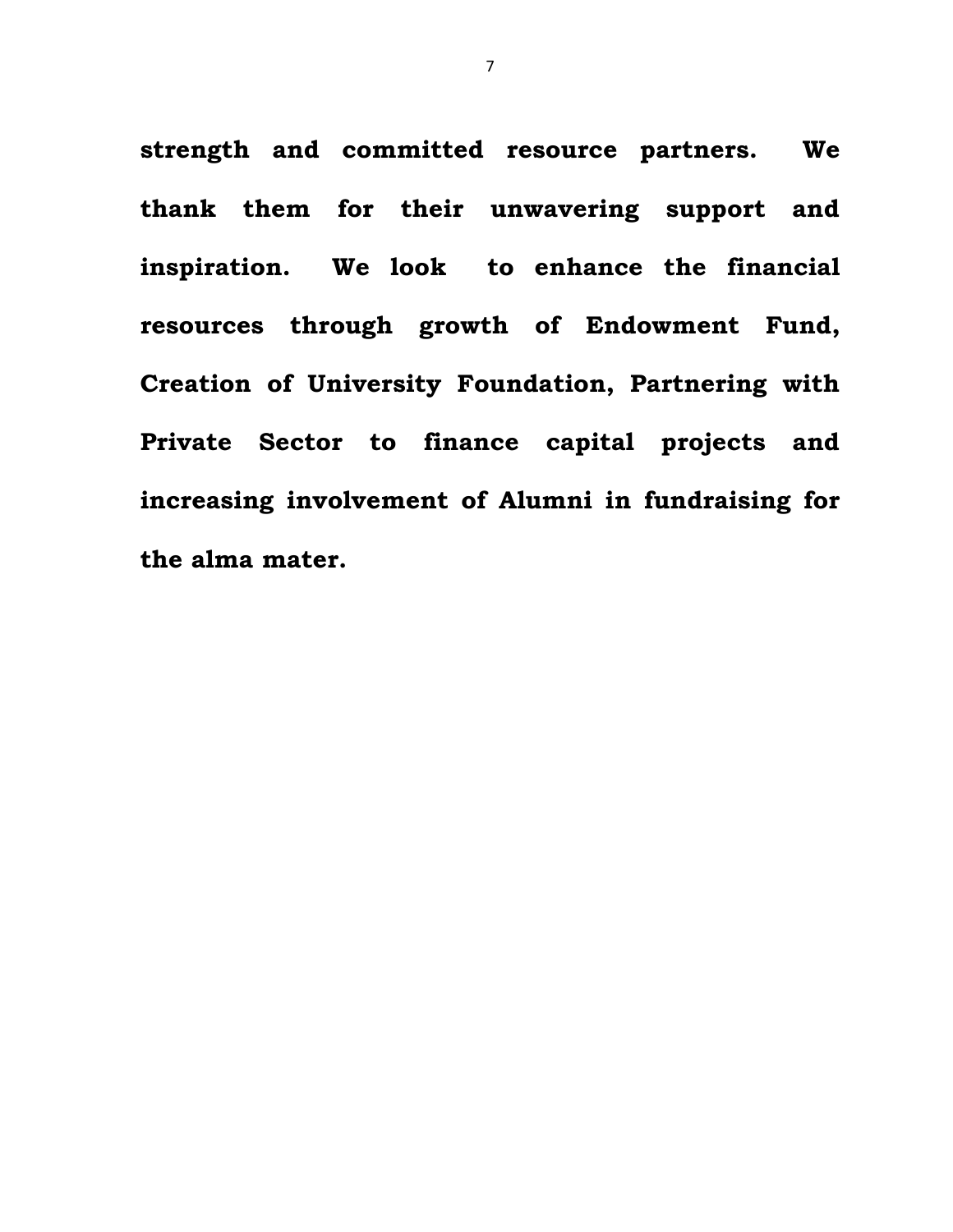**I am personally gratified by the efforts made and commitment shown by the Association in bringing over 200,000 of our graduates together in a number of similar fora like this one tonight. I urge the Association to leverage on technology especially in their quest to reach our alumni spread across the globe. I am also pleased to note that the University of Nairobi has been ranked position 66 globally in alumni relations and 300 globally on graduate employability. I believe we can do even better if we** 

8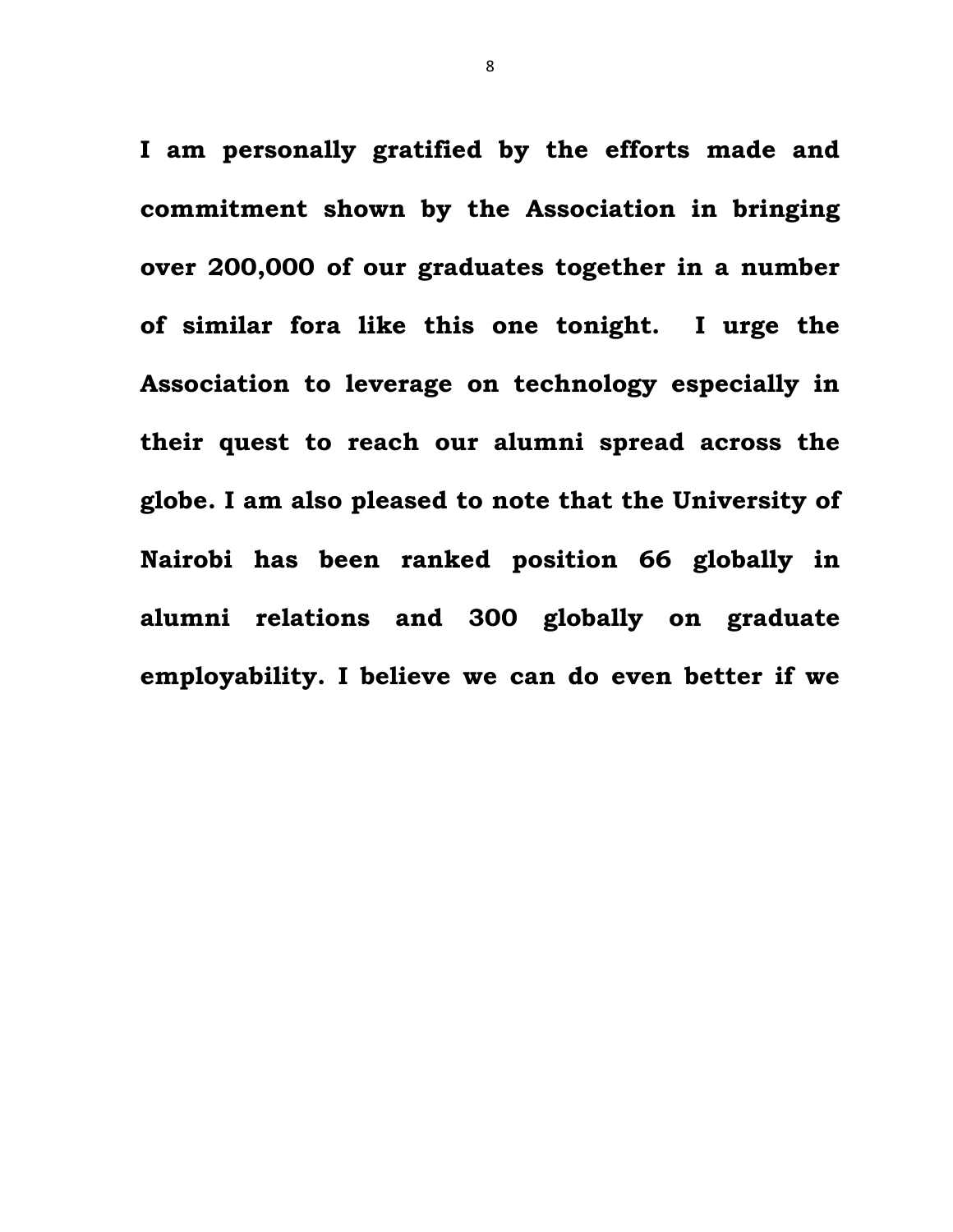**continue pulling together as one family, sharing ideas and resources to make our Alma mater shine globally. The University will continue to support and facilitate the Association to play its rightful role in the University.**

**On behalf of the University Management , I wish to sincerely thank the Association for the support it has continued to offer the University on a yearly basis especially with regard to the students Bursary Fund,**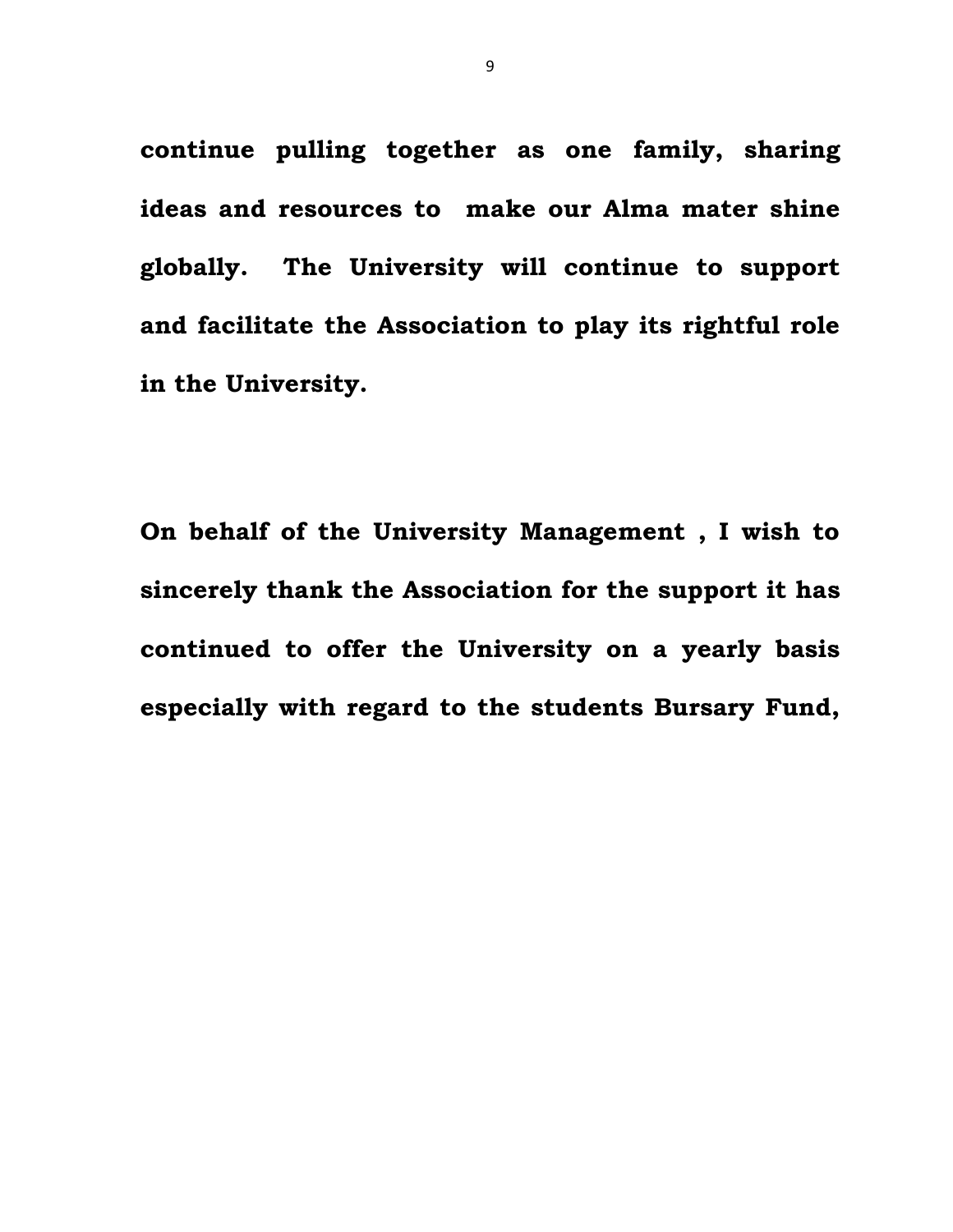**Graduation Ceremony, Students Prizes, Innovation Week, University Open Day and Research Awards, just to mention a few.**

**In concluding, I wish to challenge the Association to jointly work with the Schools and Faculties and in securing partnerships with industry in Internships, Industrial Attachments and Job Placements for our young graduates. Such opportunities will equip the graduates with relevant skills and offer them**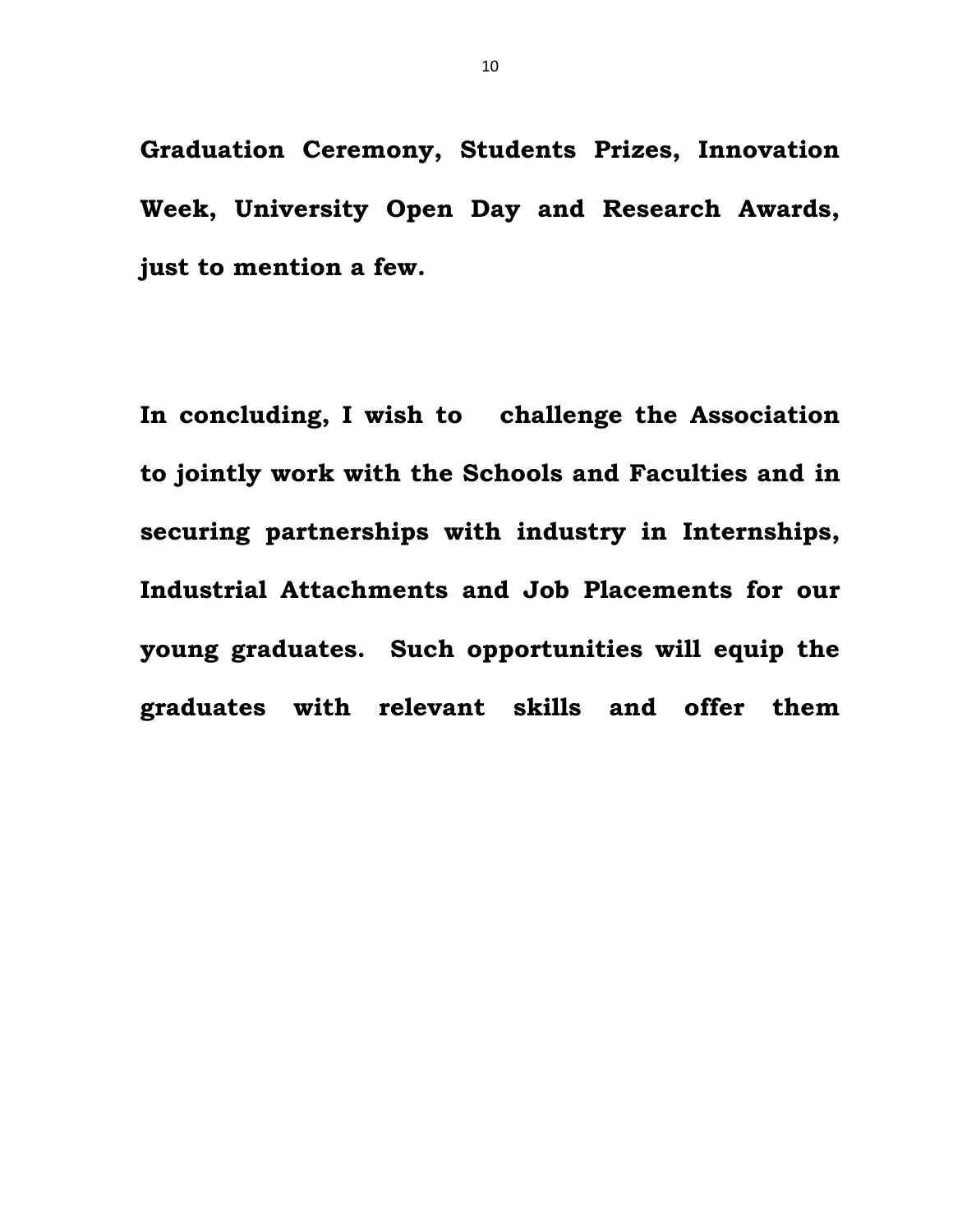**requisite exposure and help us nurture and build a strong foundation for future generation of leaders. To the School of Dental Sciences and Dental School Alumni, congratulations for the launch of your Alumni Chapter, I urge you to continue working together to ensure that your proposed Post Graduate Center is built in record time.** 

**Thank You and God Bless.**